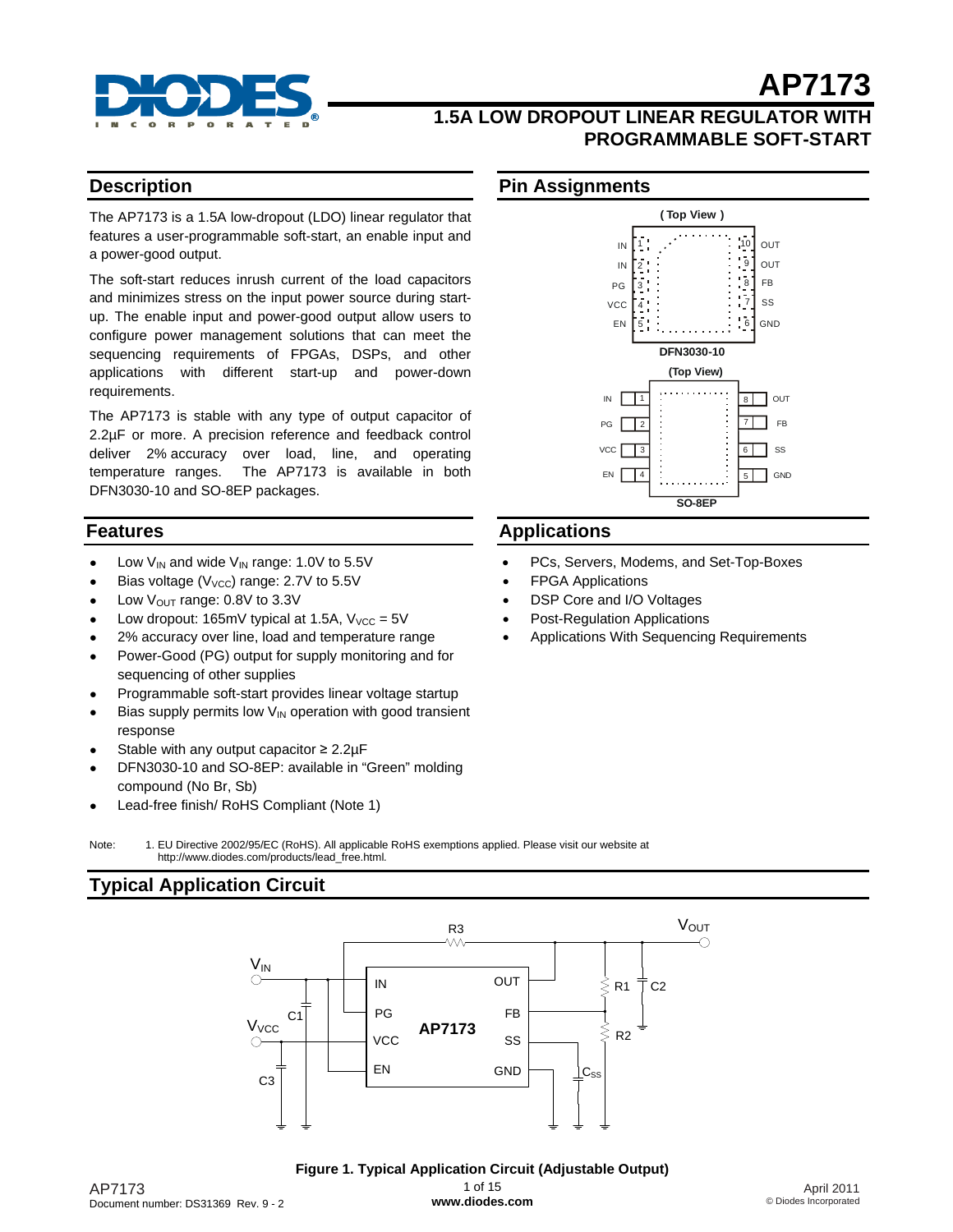

# **Typical Application Circuit (Continued)**

| $R_1$ (kΩ) | $R_2$ (kΩ) | $V_{\text{OUT}}(V)$ |
|------------|------------|---------------------|
| Short      | Open       | 0.8                 |
| 0.619      | 4.99       | 0.9                 |
| 1.13       | 4.53       |                     |
| 1.37       | 4.42       | 1.05                |
| 1.87       | 4.99       | 1.1                 |
| 2.49       | 4.99       | 1.2                 |
| 4.12       | 4.75       | 1.5                 |
| 3.57       | 2.87       | 1.8                 |
| 3.57       | 1.69       | 2.5                 |
| 3.57       | 1.15       | 3.3                 |

**Table 1. Resistor Values for Programming the Output Voltage (Note 2)** 

Note:  $2 \text{ VOUT} = 0.8 \times (1 + R_1 / R_2)$ 

### **Table 2. Capacitor Values for Programming the Soft-Start Time (Note 3)**

| <b>SOFT-START TIME</b> |  |
|------------------------|--|
| 0.1 <sub>ms</sub>      |  |
| 0.5 <sub>ms</sub>      |  |
| 1 <sub>ms</sub>        |  |
| 5 <sub>ms</sub>        |  |
| 10 <sub>ms</sub>       |  |
| 18 <sub>ms</sub>       |  |
|                        |  |

Note: 3. tss(s) =  $0.8 \times \text{Css(F)} / (4.4 \times 10^{-7})$ 



**Figure 2. Turn-On Response**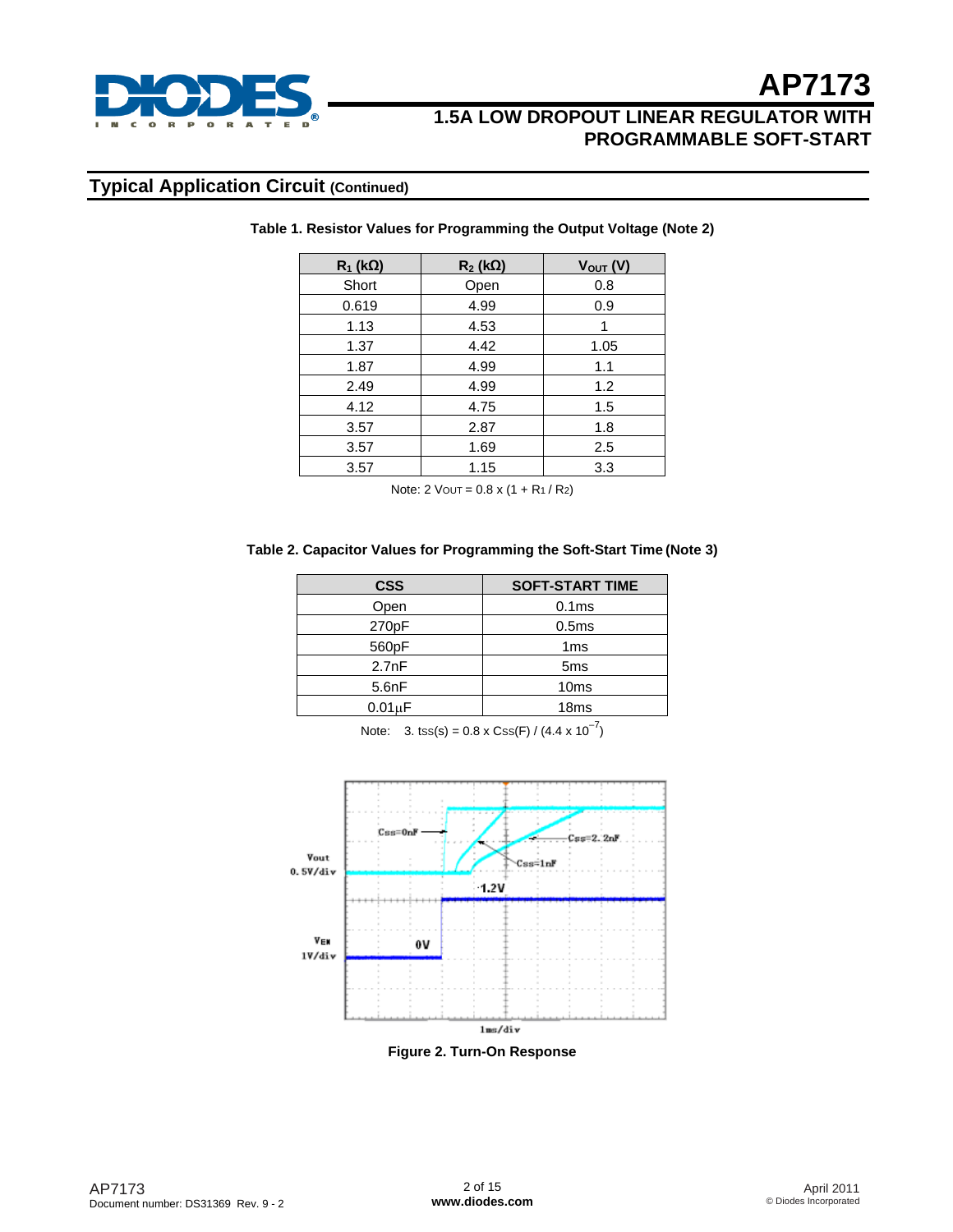

# **1.5A LOW DROPOUT LINEAR REGULATOR WITH PROGRAMMABLE SOFT-START**

# **Pin Descriptions**

|                    | PIN#           |                   |                                                                                                                                                                                                                                                                                                                                                         |  |
|--------------------|----------------|-------------------|---------------------------------------------------------------------------------------------------------------------------------------------------------------------------------------------------------------------------------------------------------------------------------------------------------------------------------------------------------|--|
| <b>Pin Name</b>    | SO-8EP         | <b>DFN3030-10</b> | <b>Description</b>                                                                                                                                                                                                                                                                                                                                      |  |
| IN                 | 1              | 1, 2              | Power Input pin.                                                                                                                                                                                                                                                                                                                                        |  |
| PG                 | $\overline{2}$ | 3                 | Power-Good pin, open-drain output. When the $V_{OUT}$ is below the<br>PG threshold the PG pin is driven low; when the $V_{OUT}$ exceeds the<br>threshold, the PG pin goes into a high-impedance state. To use the PG<br>pin, use a 10kQ to 1MQ pull-up resistor to pull it up to a supply of up to<br>5.5V, which can be higher than the input voltage. |  |
| <b>VCC</b>         | 3              | 4                 | Bias Input pin, provides input voltage for internal control circuitry. This<br>voltage should be higher than the VIN.                                                                                                                                                                                                                                   |  |
| <b>EN</b>          | 4              | 5                 | Enable pin. This pin should be driven either high or low and must not<br>be floating. Driving this pin high enables the regulator, while pulling it<br>low puts the regulator into shutdown mode.                                                                                                                                                       |  |
| <b>GND</b>         | 5              | 6                 | Ground.                                                                                                                                                                                                                                                                                                                                                 |  |
| SS                 | 6              | 7                 | Soft-Start pin. Connect a capacitor between this pin and the ground to<br>set the soft-start ramp time of the output voltage. If no capacitor is<br>connected, the soft-start time is typically 100µS.                                                                                                                                                  |  |
| FB                 | 7              | 8                 | Feedback pin. Connect this pin to an external voltage divider to set the<br>output voltage.                                                                                                                                                                                                                                                             |  |
| <b>OUT</b>         | 8              | 9, 10             | Regulated Output pin.                                                                                                                                                                                                                                                                                                                                   |  |
| <b>Thermal Pad</b> |                |                   | Solder this pad to large ground plane for increased thermal<br>performance.                                                                                                                                                                                                                                                                             |  |

# **Functional Block Diagram**

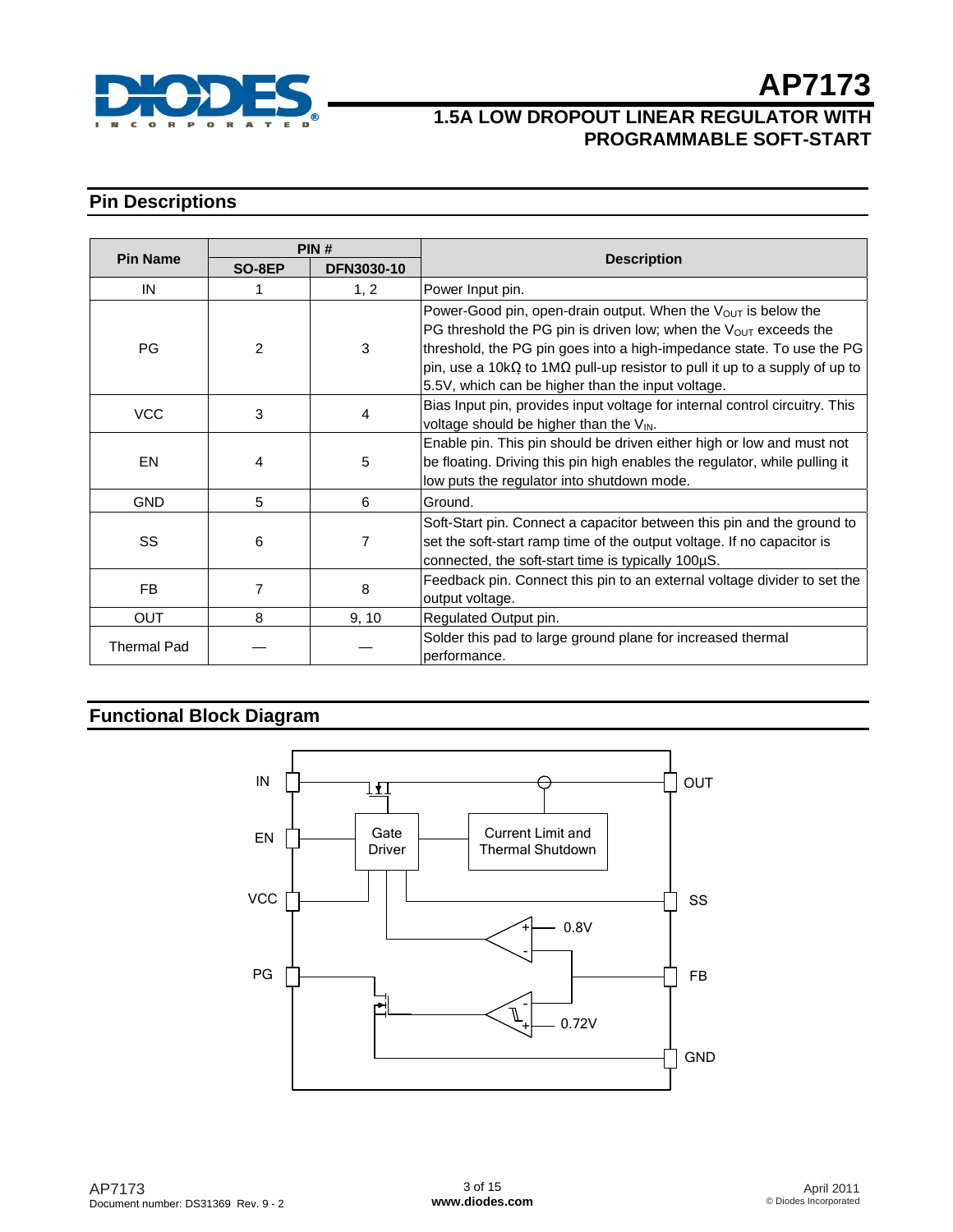

# **Absolute Maximum Ratings (Note 4)**

| <b>Symbol</b>              | <b>Parameter</b>                   |            | <b>Ratings</b>          | Unit               |  |
|----------------------------|------------------------------------|------------|-------------------------|--------------------|--|
| ESD HBM                    | Human Body Model ESD Protection    |            | 4000                    | V                  |  |
| ESD MM                     | Machine Model ESD Protection       |            | 350                     | V                  |  |
| $V_{IN}$ , $V_{VCC}$       | Input Voltage Range                |            | $-0.3$ to $+6$          | V                  |  |
| $V_{EN}$                   | Enable Voltage Range               |            | $-0.3$ to $+6$          | V                  |  |
| $V_{PG}$                   | Power-Good Voltage Range           |            | $-0.3$ to $+6$          | $\vee$             |  |
| $V_{SS}$                   | Soft-Start Voltage Range           |            | $-0.3$ to $+6$          | V                  |  |
| $V_{FB}$                   | Feedback Voltage Range             |            | $-0.3$ to $+6$          | $\vee$             |  |
| V <sub>OUT</sub>           | Output Voltage Range               |            | $-0.3$ to $V_{IN} +0.3$ | $\vee$             |  |
| $I_{\text{OUT}}$           | Maximum Output Current             |            |                         | Internally Limited |  |
| Continuous Total Power     |                                    | DFN3030-10 | 3690                    |                    |  |
| $P_D$                      | Dissipation (Note 5)               | SO-8EP     | 5650                    | mW                 |  |
| $T_{J}$                    | Junction Temperature Range         |            | $-40$ to $+150$         | °C                 |  |
| $\mathsf{T}_{\texttt{ST}}$ | Storage Junction Temperature Range |            | $-65$ to $+150$         | °C                 |  |

Notes: 4. Stresses beyond those listed under Absolute Maximum Ratings may cause permanent damage to the device. These are stress ratings only and functional operation of the device at these conditions is not implied. Exposure to absolute-maximum-rated conditions for extended periods may affect device reliability.

 5. Ratings apply to ambient temperature at 25°C . The JEDEC High-K board design used to derive this data was a 2 inch x 2 inch multilayer board with 1-ounce internal power and ground planes and 2-ounce copper traces on the top and bottom of the board.

# **Recommended Operating Conditions**

| Symbol            | <b>Parameter</b>                     | Min | <b>Max</b> | Unit |
|-------------------|--------------------------------------|-----|------------|------|
| $V_{\mathsf{IN}}$ | Input Voltage (Note 6)               | 1.0 | 5.5        |      |
| V <sub>vcc</sub>  | <b>Bias Voltage</b>                  |     | 5.5        |      |
| I <sub>OUT</sub>  | <b>Output Current</b>                |     | 1.5        |      |
|                   | <b>Operating Ambient Temperature</b> | -40 | 85         | ٥C   |

Note: 6. At  $V_{\text{IN}} = 1V$ , the maximum load currents may be lower than 1.5A.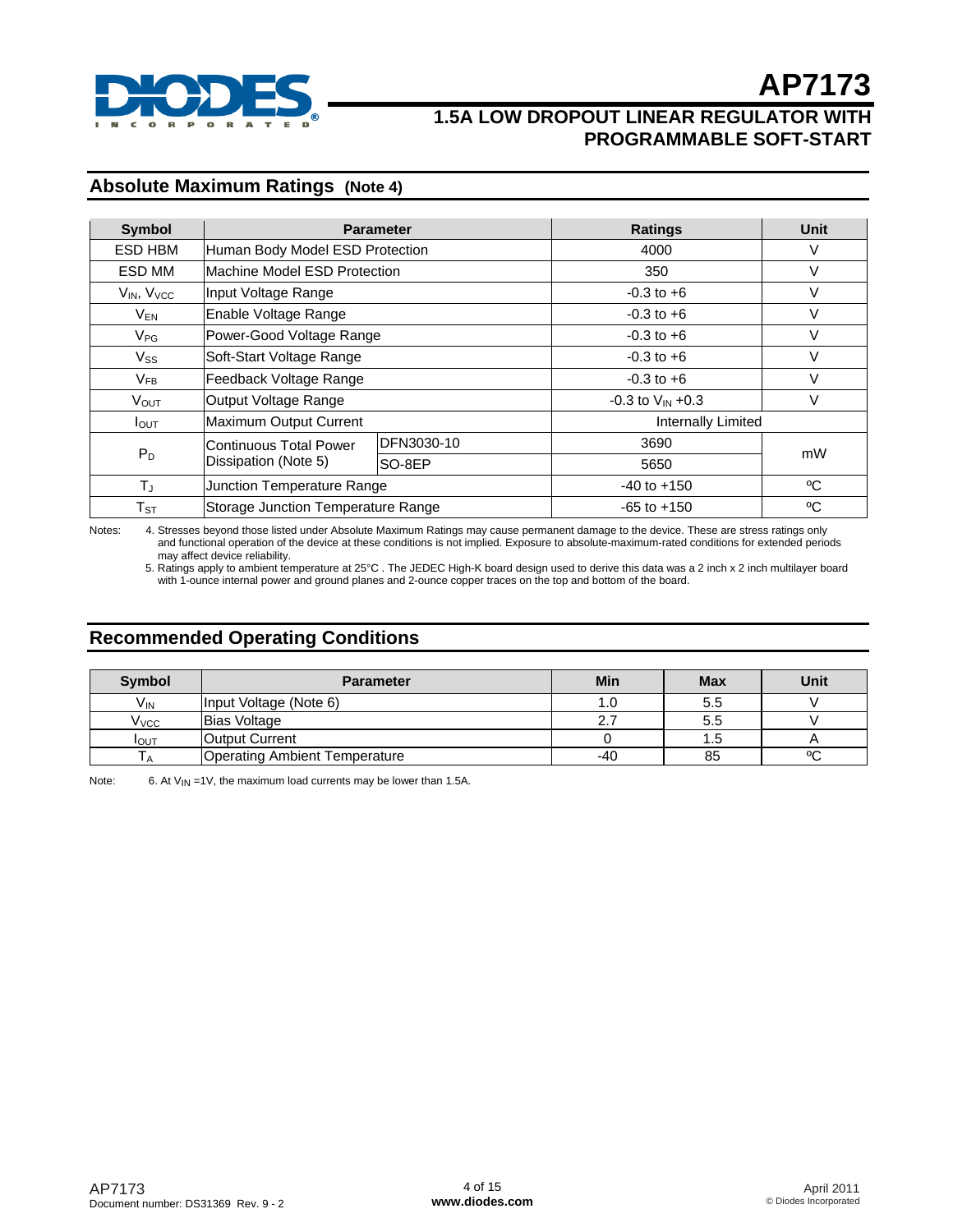

# **AP7173 1.5A LOW DROPOUT LINEAR REGULATOR WITH**

**PROGRAMMABLE SOFT-START**

# **Electrical Characteristics**

| At $V_{EN} = 1.1V$ , $V_{IN} = V_{OUT} + 0.5V$ , $C_{VCC} = 0.1uF$ , $C_{IN} = C_{OUT} = 10uF$ , $I_{OUT} = 50mA$ , $V_{VCC} = 5.0V$ , and $T_A = -40°C$ to +85°C, |  |
|--------------------------------------------------------------------------------------------------------------------------------------------------------------------|--|
| unless otherwise noted. Typical values are at $T_A = +25^{\circ}C$ .                                                                                               |  |

| <b>Symbol</b>                                                          | <b>Parameter</b><br><b>Test Conditions</b>                                                         |                                                                                                                                                                                   | <b>Min</b>         | Typ.             | <b>Max</b>     | Unit               |  |
|------------------------------------------------------------------------|----------------------------------------------------------------------------------------------------|-----------------------------------------------------------------------------------------------------------------------------------------------------------------------------------|--------------------|------------------|----------------|--------------------|--|
| $V_{IN}$                                                               | Input Voltage Range                                                                                |                                                                                                                                                                                   | $V_{OUT} + V_{DO}$ |                  | 5.5            | V                  |  |
| <b>V</b> <sub>vcc</sub>                                                | <b>Bias Pin Voltage Range</b><br>(Note 7)                                                          |                                                                                                                                                                                   | 2.7                |                  | 5.5            | V                  |  |
| <b>V<sub>REF</sub></b>                                                 | <b>Internal Reference</b><br>(Adj.)                                                                | $T_A = +25 °C$                                                                                                                                                                    | 0.792              | 0.8              | 0.808          | V                  |  |
|                                                                        | Output Voltage Range                                                                               | $V_{IN} = 5V$ , $I_{OUT} = 1.5A$                                                                                                                                                  | 0.8                |                  | 3.3            | V                  |  |
| <b>V<sub>OUT</sub></b>                                                 | Accuracy (Note 8)                                                                                  | 2.97V ≤ V <sub>VCC</sub> ≤ 5.5V,<br>$50mA \leq l_{OUT} \leq 1.5A$                                                                                                                 | $-2$               | ±0.5             | $\overline{2}$ | %                  |  |
| $\Delta V_{\text{OUT}}$ / $\Delta V_{\text{IN}}$ /<br>V <sub>OUT</sub> | Line Regulation                                                                                    | $V_{\text{OUT (NOM)}} + 0.5 \leq V_{\text{IN}}$ , 5.5V                                                                                                                            |                    | 0.03             |                | $%$ /V             |  |
| Δ V OUT / V OUT<br>/ΔΙουτ                                              | Load Regulation                                                                                    | 50mA≤ $I_{\text{OUT}}$ ≤1.5A                                                                                                                                                      |                    | 0.09             |                | %A                 |  |
| V <sub>DO</sub>                                                        | Dropout Voltage                                                                                    | $I_{\text{OUT}} = 1.5A$ , $V_{\text{VCC}} - V_{\text{OUT(NOM)}} \geq 3.25V$                                                                                                       |                    | 165              | 270            | mV                 |  |
|                                                                        | (Note 9)                                                                                           | $I_{\text{OUT}}$ 1.5A, $V_{\text{IN}}$ = $V_{\text{VCC}}$                                                                                                                         |                    | 1.5              | 1.7            | V                  |  |
| $I_{CL}$                                                               | <b>Current Limit</b>                                                                               | $\overline{V_{\text{OUT}}}$ = 80% x $V_{\text{OUT (NOM)}}$                                                                                                                        | $\overline{2}$     | $\overline{3}$   | 4              | $\overline{A}$     |  |
| <b>I</b> SHORT                                                         | <b>Short-Circuit Current</b>                                                                       | $V_{OUT} < 0.2V$                                                                                                                                                                  | 0.6                | $\mathbf{1}$     |                | A                  |  |
| $I_{\text{VCC}}$                                                       | <b>Bias Pin Current</b>                                                                            |                                                                                                                                                                                   |                    | 1                | $\overline{2}$ | mA                 |  |
| <b>I</b> SHDN                                                          | Shutdown Supply<br>Current (I <sub>GND</sub> )                                                     | V <sub>FN</sub> ≲0.4V                                                                                                                                                             |                    | 1                | 50             | μA                 |  |
| <b>IFB</b>                                                             | Feedback Pin Current                                                                               |                                                                                                                                                                                   | $-1$               | 0.1              | $\mathbf{1}$   | μA                 |  |
|                                                                        | Power-Supply Rejection V <sub>IN</sub> = 1.8V, V <sub>OUT</sub> = 1.5V<br>$(V_{IN}$ to $V_{OUT}$ ) | 1KHz, I <sub>OUT</sub> = 1A,<br>300KHz, $I_{OUT}$ =1A,                                                                                                                            |                    | 60<br>30         |                | dB                 |  |
| <b>PSRR</b>                                                            | Power-SupplyRejection<br>(V <sub>VCC</sub> to V <sub>OUT</sub> )                                   | $V_{IN}$ = 1.8V, $V_{OUT}$ =1.5V<br>$1$ KHz, $I_{OUT} = 1$ A,<br>$VI_{N} = 1.8V, V_{OUT} = 1.5V$<br>$300KHz$ , $I_{OUT} = 1A$ ,<br>V <sub>IN</sub> = 1.8V, V <sub>OUT</sub> =1.5V |                    | 50<br>30         |                | dB                 |  |
| $T_{ST}$                                                               | <b>Startup Time</b>                                                                                | $R_{\text{LOAD}}$ for $I_{\text{OUT}} = 1.0$ A, $C_{SS} =$ open                                                                                                                   |                    | 100              |                | μS                 |  |
| $I_{SS}$                                                               | Soft-Start Charging<br>Current                                                                     | $V_{SS} = 0.4V$                                                                                                                                                                   |                    | 440              |                | nA                 |  |
| V <sub>EN, HI</sub>                                                    | Enable Input High Level                                                                            |                                                                                                                                                                                   | 1.1                |                  | 5.5            | V                  |  |
| $V_{EN, LO}$                                                           | Enable Input Low Level                                                                             |                                                                                                                                                                                   | 0                  |                  | 0.4            | V                  |  |
| V <sub>EN, HYS</sub>                                                   | Enable Pin Hysteresis                                                                              |                                                                                                                                                                                   |                    | 50               |                | mV                 |  |
| $I_{EN}$                                                               | Enable Pin Current                                                                                 | $V_{EN} = 5V$                                                                                                                                                                     |                    | 0.1              | $\mathbf{1}$   | $\overline{\mu A}$ |  |
| $V_{PG, TH}$                                                           | PG Trip Threshold                                                                                  | V <sub>OUT</sub> decreasing                                                                                                                                                       | 85                 | 90               | 94             | %V <sub>OUT</sub>  |  |
| V <sub>PG, HYS</sub>                                                   | PG Trip Hysteresis                                                                                 |                                                                                                                                                                                   |                    | 3                |                | %V <sub>OUT</sub>  |  |
| V <sub>PG, LO</sub>                                                    |                                                                                                    | PG Output Low Voltage   I <sub>PG</sub> = 1mA (sinking), V <sub>OUT</sub> <v<sub>PG, TH</v<sub>                                                                                   |                    |                  | 0.3            | V                  |  |
| I <sub>PG</sub> , LKG                                                  | PG Leakage Current                                                                                 | V <sub>PG</sub> = 5.25V, VOUT>V <sub>PG</sub> , TH                                                                                                                                |                    | 0.1              | 1              | μA                 |  |
| $T_{SD}$                                                               | <b>Thermal Shutdown</b><br>Temperature                                                             | Shutdown, temperature increasing<br>Reset, temperature decreasing                                                                                                                 |                    | $+150$<br>$+130$ |                | °C                 |  |
|                                                                        | <b>Thermal Resistance</b>                                                                          | DFN3030-10 (Note 10)                                                                                                                                                              |                    | 35               |                | $^{\circ}$ C/W     |  |
| $\theta_{JA}$                                                          | Junction-to-Ambient                                                                                | <b>SO-8EP</b> (Note 11)                                                                                                                                                           |                    | 23               |                |                    |  |
|                                                                        | <b>Thermal Resistance</b>                                                                          | DFN3030-10 (Note 10)                                                                                                                                                              |                    | 4.9              |                |                    |  |
| $\theta_{\text{JC}}$                                                   | Junction-to-Case                                                                                   | SO-8EP (Note 11)                                                                                                                                                                  |                    | 1.8              |                | $^{\circ}$ C/W     |  |

Notes:  $7. V_{VCC}$  should be higher or equal to  $V_{IN}$  in this chip.

8. Tested at 0.8V; resistor tolerance is not taken into account.

9. Dropout is defined as the voltage from V<sub>IN</sub> to V<sub>OUT</sub> when V<sub>OUT</sub> is 3% below nominal.<br>10. Test condition for DFN3030-10: Device mounted on FR-4 substrate (2s2p), 2"\*2" PCB, with 2oz copper trace thickness and large p

11. Test condition for SOP-8L-EP: Device mounted on FR-4 substrate (2s2p), 2"\*2" PCB, with 2oz copper trace thickness and large pad pattern.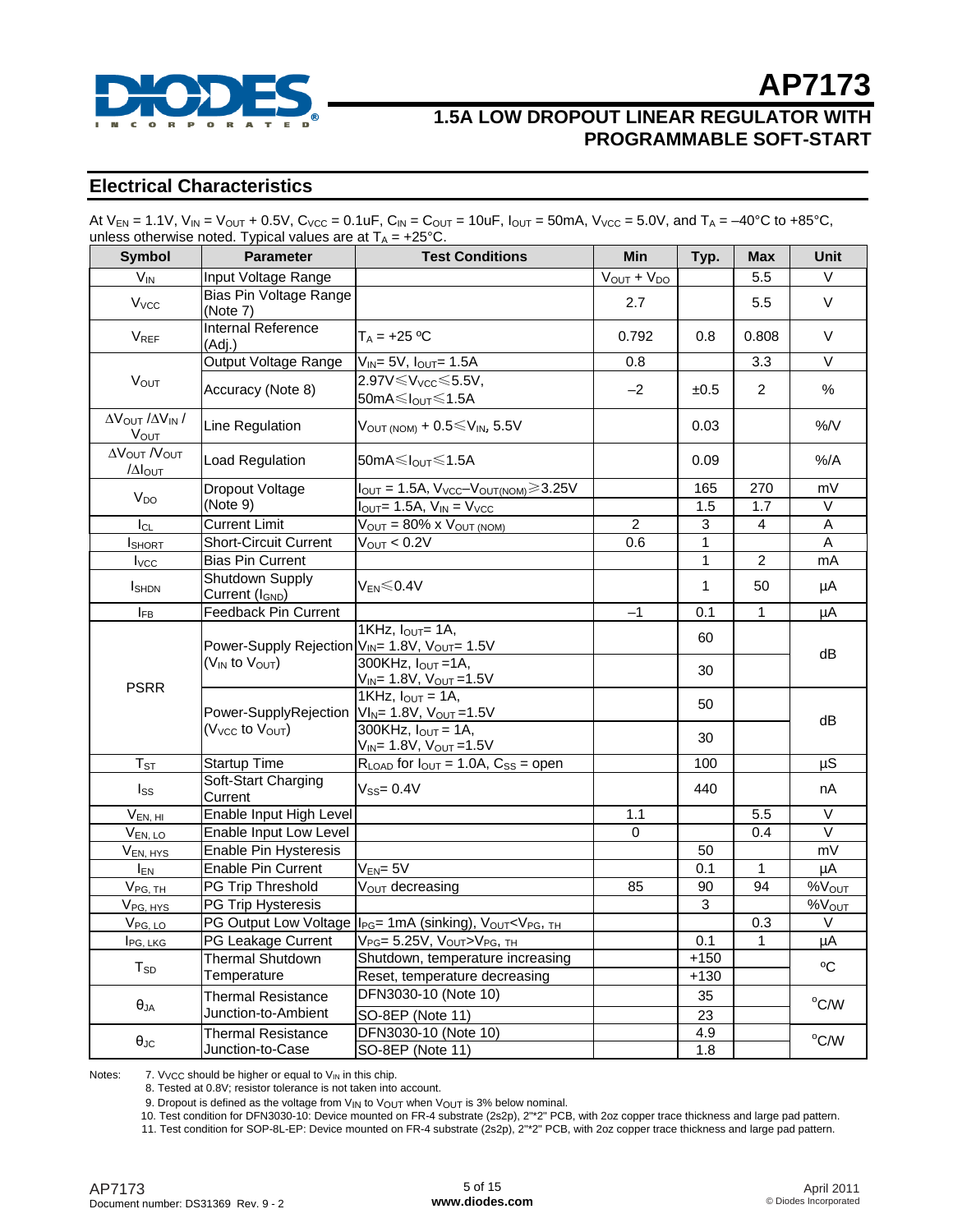

# **Typical Characteristics**

At  $T_A = +25^\circ \text{C}$ ,  $V_{IN} = V_{\text{OUT}(\text{TP})} + 0.3 \text{V}$ ,  $V_{\text{VCC}} = 5 \text{V}$ ,  $I_{\text{OUT}} = 50 \text{mA}$ ,  $V_{\text{EN}} = V_{IN}$ ,  $C_{IN} = 1 \mu \text{F}$ ,  $C_{\text{VCC}} = 4.7 \mu \text{F}$ , and  $C_{\text{OUT}} = 10 \mu \text{F}$ , unless otherwise noted.

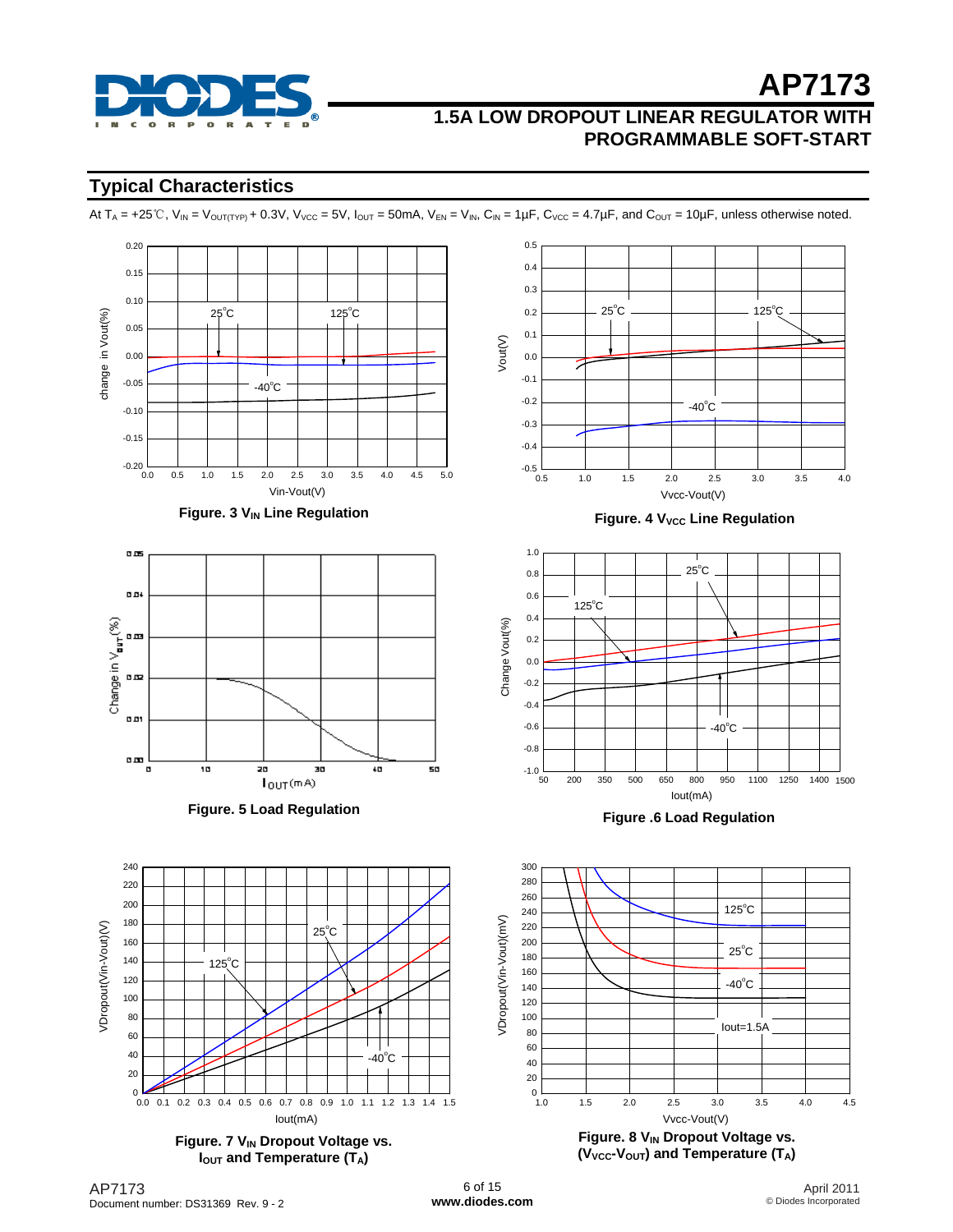

## **Typical Characteristics (Continued)**

At  $T_A = +25^{\circ}C$ ,  $V_{IN} = V_{OUT(TYP)} + 0.3V$ ,  $V_{VCC} = 5V$ ,  $I_{OUT} = 50mA$ ,  $V_{EN} = V_{IN}$ ,  $C_{IN} = 1\mu F$ ,  $C_{VCC} = 4.7\mu F$ , and  $C_{OUT} = 10\mu F$ , unless otherwise noted.

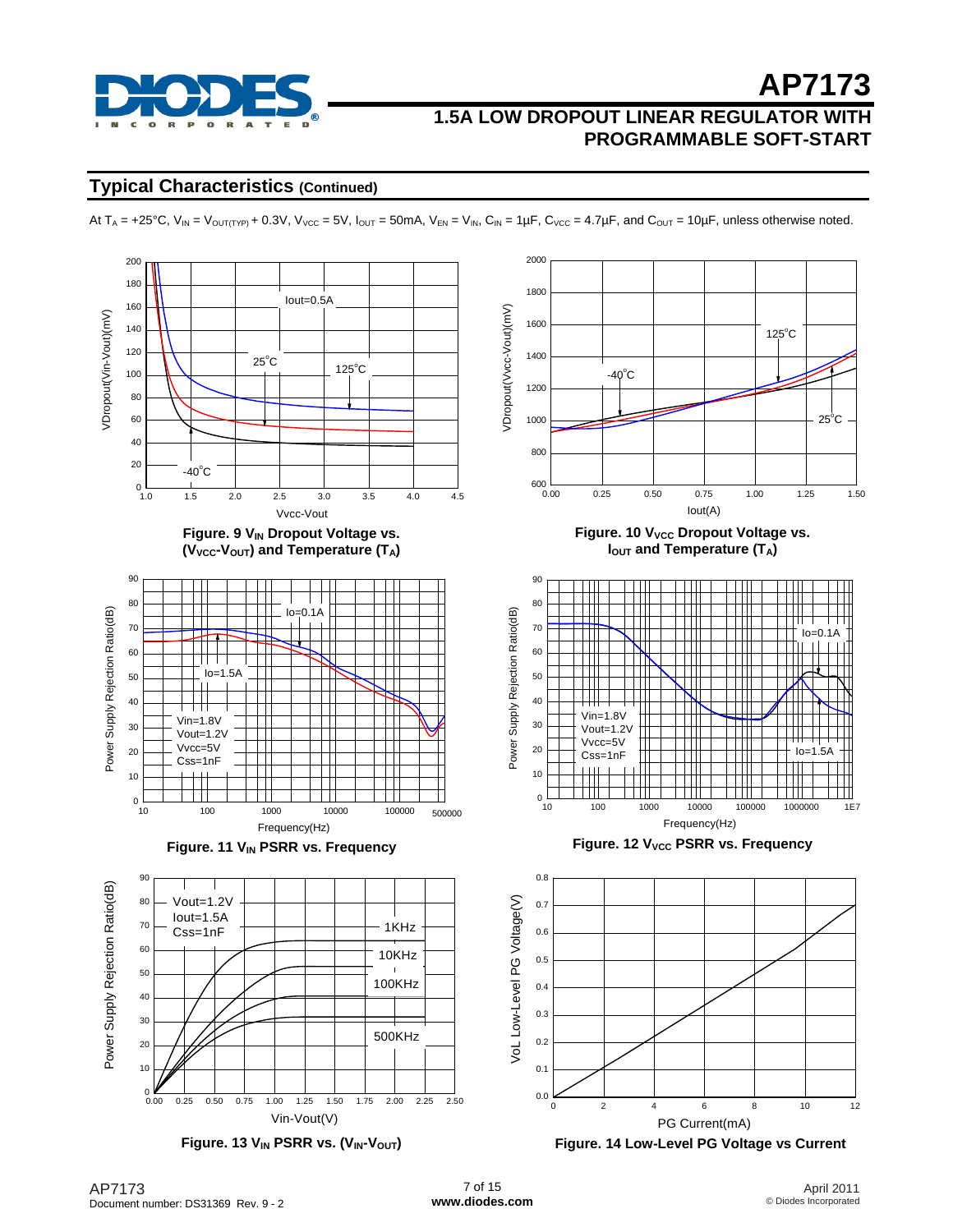

# **Typical Characteristics (Continued)**

At  $T_A = +25^{\circ}C$ ,  $V_{IN} = V_{OUT(TYP)} + 0.3V$ ,  $V_{VCC} = 5V$ ,  $I_{OUT} = 50mA$ ,  $V_{EN} = V_{IN}$ ,  $C_{IN} = 1\mu F$ ,  $C_{VCC} = 4.7\mu F$ , and  $C_{OUT} = 10\mu F$ , unless otherwise noted.



Figure. 19 V<sub>cc</sub> Pin Current vs. lout and Temperature

Figure. 20 V<sub>CC</sub> Pin Current vs. V<sub>VCC</sub> and Temperature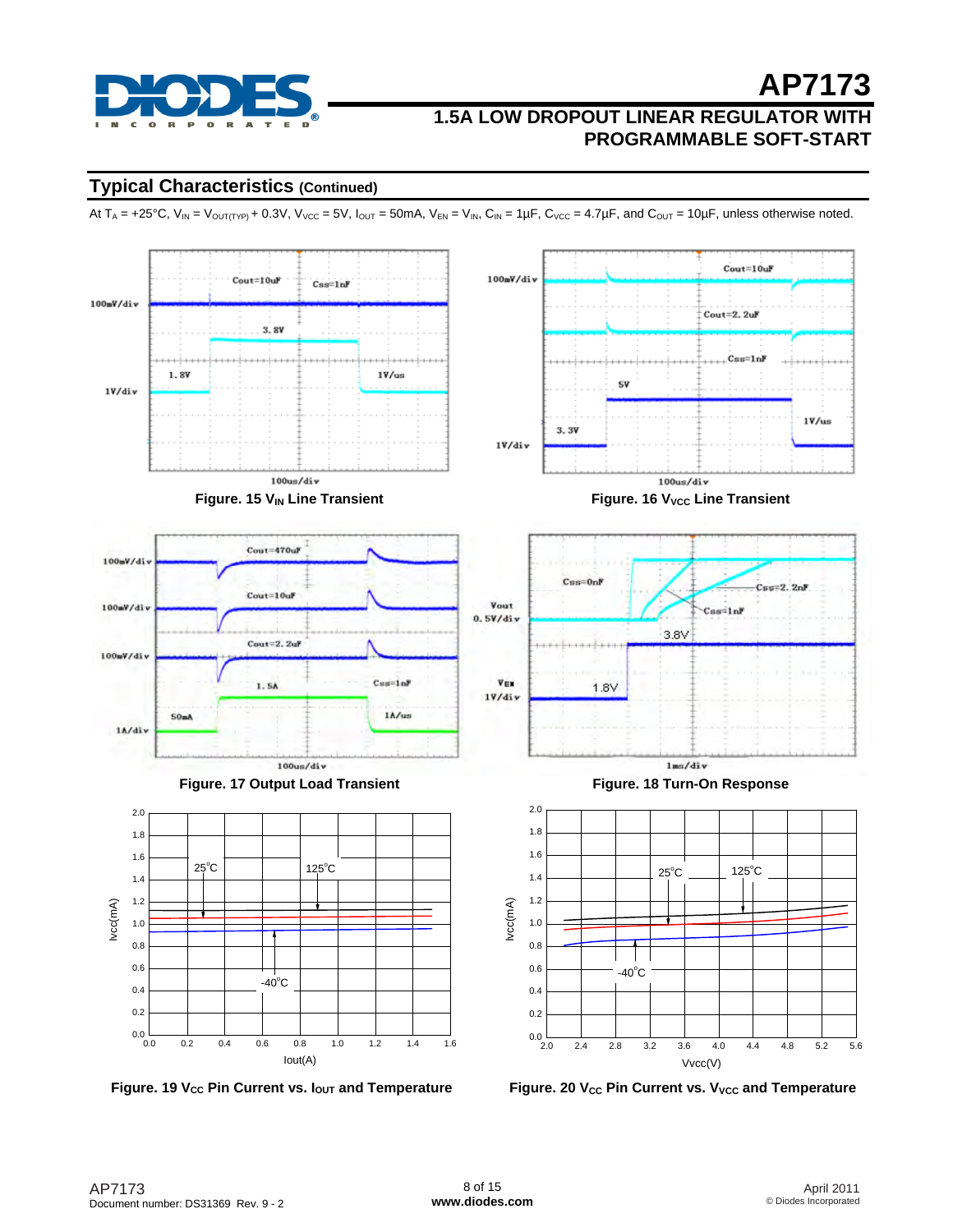

**AP7173**

# **Typical Characteristics (Continued)**

At  $T_A = +25^{\circ}C$ ,  $V_{IN} = V_{OUT(TYP)} + 0.3V$ ,  $V_{VCC} = 5V$ ,  $I_{OUT} = 50mA$ ,  $V_{EN} = V_{IN}$ ,  $C_{IN} = 1\mu F$ ,  $C_{VCC} = 4.7\mu F$ , and  $C_{OUT} = 10\mu F$ , unless otherwise noted.





 **Figure. 23 Quiescent Current vs. Temperature** 



Figure. 25 Soft-Start Charging Current (I<sub>SS</sub>) vs. **Temperature** 



**Figure. 24 Current Limit vs. (V<sub>VCC</sub>-V<sub>OUT</sub>)** 



**Figure. 26 Power-Up/Power-Down**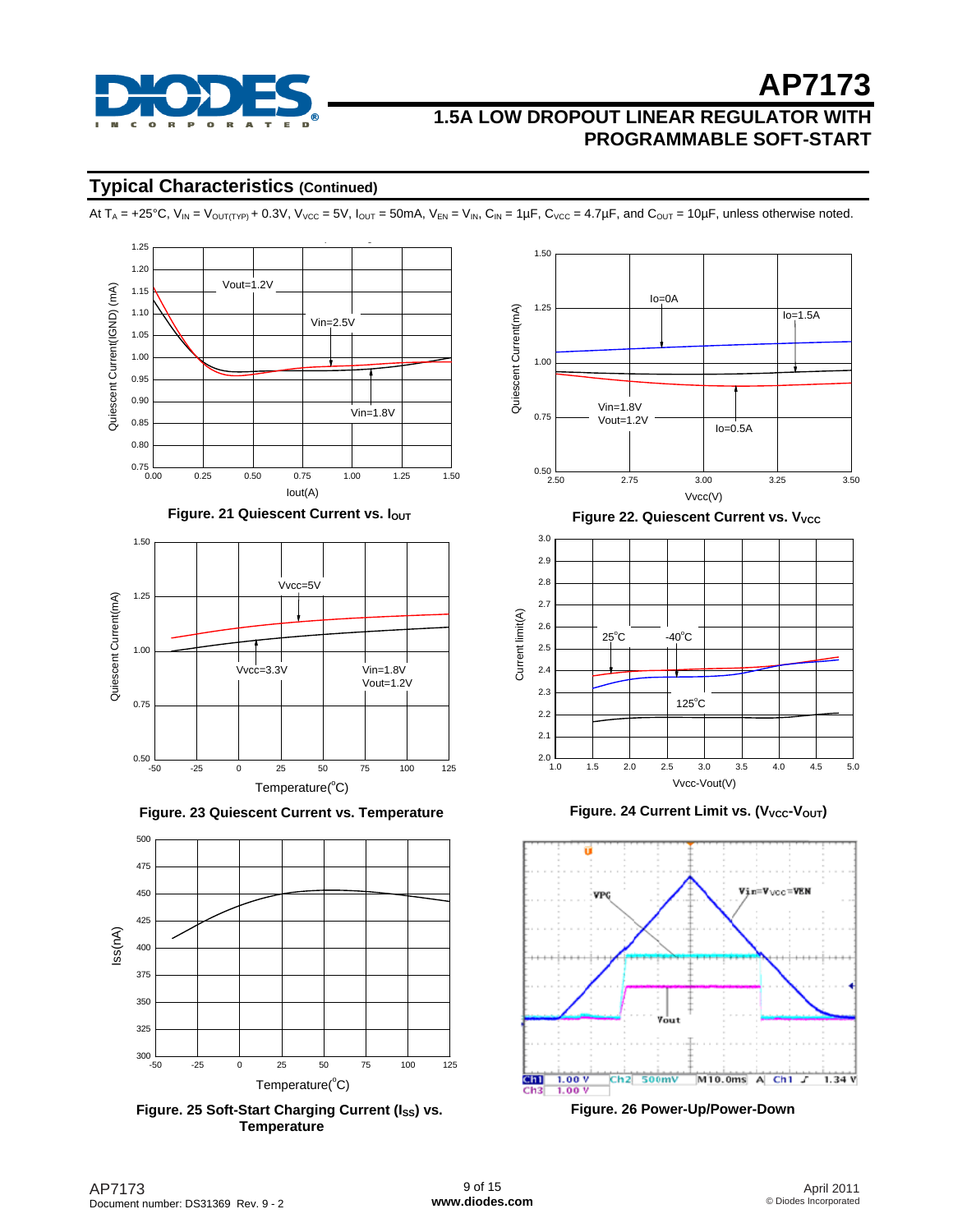

# **Application Notes**

## **BIAS VOLTAGE V<sub>VCC</sub>**

The AP7173 is a low  $V_{\text{IN}}$ , low dropout regulator that uses an NMOS pass FET. The VCC pin must be connected to a DC bias supply  $V_{\text{VCC}}$  for the internal control circuitry and the gate drive of the pass FET to function properly and to obtain low dropout. The  $V_{VCC}$  needs to be equal to or higher than the  $V_{IN}$  and in the range of 2.7V-5.5V. Figure 27 illustrates the typical application circuit for the AP7173.



**Figure 27. Typical Application Circuit for AP7173** 

## **ADJUSTABLE OUTPUT VOLTAGE**

With an external voltage divider, the AP7173 can provide output voltage from 0.8V to 3.3V. R1 and R2 can be calculated for any output voltage using the following equation, where  $V_{REF}=0.8$  is the AP7173's internal reference voltage. Refer to Table 1 for resistor combinations for commonly used output voltages. For maximum voltage accuracy, R2 should be  $\leq$  5k $\Omega$ .

 $V_{OUT} = V_{REF} x (1 + R1/R2)$ 

## **INPUT V<sub>IN</sub> AND BIAS V<sub>VCC</sub> CAPACITORS**

It is important to keep the IN and VCC pins clear of large ripples, glitches and other noises by connecting capacitors to the IN and VCC pins. The required capacitance on these pins is strongly dependent on source and wiring impedance of the supplies.

To provide good decoupling for the input power supply  $V_{IN}$ , it is recommended that a ceramic capacitor with capacitance of at least  $1\mu$ F is connected between the IN and GND pins at a location as close to them as possible. High quality, low ESR capacitors should be used for better performance.

It is critical to provide good decoupling to the VCC pin for the AP7173's internal control circuitry to function properly. The minimum recommended capacitance for the  $V_{\text{VCC}}$  is  $1 \mu$ F when the V<sub>VCC</sub> and V<sub>IN</sub> are separate supplies. If the V<sub>IN</sub> and  $V_{VCC}$  are connected to the same supply, the recommended minimum capacitance for  $V_{VCC}$  is 4.7 $\mu$ F. Again good quality, low ESR capacitors should be used for optimum performance.

## **OUTPUT CAPACITOR**

The output capacitor affects the stability and transient response of the LDO. The AP7173 is designed to be stable for all types of output capacitors  $\geq 2.2 \mu F$ , single or multiple in parallel.

Using high quality, low ESR capacitors and placing them close to the OUT and GND pins can improve perfomance.

## **DROPOUT VOLTAGE**

The very low dropout makes the AP7173 well suited for high-current, low  $V_{\text{IN}}/I_{\text{OW}}$  V<sub>OUT</sub> applications. To achieve the specified low-dropout performance for such applications, the VCC pin should be connected to a separate supply of at least 3.25V higher than  $V_{\text{OUT}}$ . Figure 28 shows an application circuit where  $V_{\text{VCC}}$  is 5V and  $V_{\text{OUT}}$  is 1.2V.



#### **Figure. 28 Typical Application Circuit for AP7173 Using Separate VCC and IN Rails**

For applications where low dropout is not required or a separate  $V_{\text{VCC}}$  supply is not available, the IN and VCC pins can be tied together. In this situation, a voltage difference of at least 1.7V between the  $V_{\text{VCC}}$  and  $V_{\text{OUT}}$  has to be maintained for the  $V_{VCC}$  to provide enough gate drive to the pass FET. Therefore, the  $V_{OUT}$  needs to be 1.7V or more below  $V_{IN}$ , as shown in Figure 29.



**Figure. 29 Typical Application Circuit for AP7173 Without an Auxiliary VCC Rail** 

## **PROGRAMMABLE SOFT-START**

The AP7173 features a voltage-controlled soft-start that is programmable with an external capacitor  $(C_{SS})$ . The AP7173 achieves a monotonic soft-start by tracking the voltage ramp of the external soft-start capacitor until the ramp voltage reaches the internal reference voltage.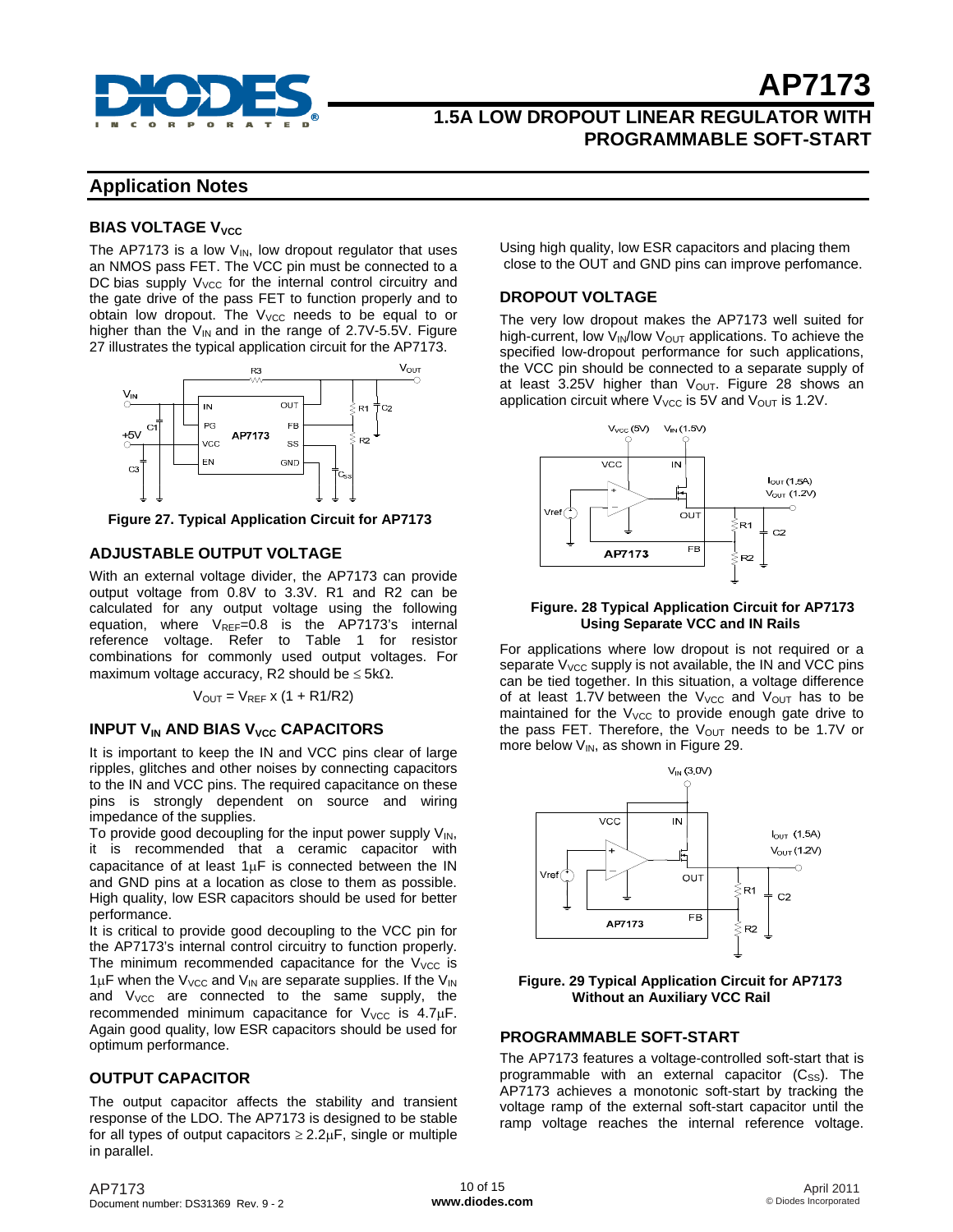

# **1.5A LOW DROPOUT LINEAR REGULATOR WITH PROGRAMMABLE SOFT-START**

## **Application Notes (Continued)**

### **PROGRAMMABLE SOFT-START (cont.)**

The relationship between the soft-start time and the softstart charging current ( $I_{SS}$ ), soft-start capacitance ( $C_{SS}$ ), and the internal reference voltage  $(V_{REF})$  is

 $t_{SS} = (V_{REF} \times C_{SS}) / I_{SS}$ 

Refer to Table 2 for suggested soft-start capacitor values

#### **ENABLE/SHUTDOWN**

The EN pin can be used with standard digital signals or relatively slow-ramping analog signals. Pulling the  $V_{EN}$ below 0.4V turns the regulator off, while driving the  $V_{EN}$ above 1.1V turns the regulator on. Figure 30 shows an example where an RC circuit is used to delay start the AP7173.

If not used, the EN pin can be connected to the VCC or IN pin when the  $V_{IN}$  is greater than 1.1V, as long as good decoupling measures are taken for the EN pin.



#### **Figure 30. Delayed Start Using an RC Circuit to Enable AP7173**

#### **POWER-GOOD**

The power-good (PG) pin is an open-drain output and can be pulled up through a resistor of 10kΩ to1MΩ to V<sub>IN</sub>, V<sub>OUT</sub> or any other rail that is 5.5V or lower. When the V<sub>OUT</sub>  $\geq$  $V_{PG,TH}$ + $V_{PG,HYS}$ , the PG output is high-impedance; if the  $V_{\text{OUT}}$  drops to below  $V_{\text{PG},TH}$ ,  $V_{\text{VCC}} \leq 1.9V$  or the device is disabled, the PG pin is pulled to low by an internal MOSFET.

#### **OVER-CURRENT AND SHORT-CIRCUIT PROTECTION**

The AP7173 features a factory-trimmed, temperature and supply voltage compensated internal current limit and an

over-current protection circuitry to protect the device against overload conditions. It limits the device current to a typical value of 3A and reduces the  $V_{OUT}$  when the load tries to pull more current.

For more effective protection against short-circuit failure, the AP7173 also includes a short-circuit foldback mechanism that lowers the current limit to a typical value of 1.0A when the  $V_{FB}$  drops to below 0.2V.

### **THERMAL PROTECTION**

Thermal shutdown limits the AP7173 junction temperature and protects the device from damage as a result of overheating.

Thermal protection turns off the  $V_{OUT}$  when the AP7173's junction temperature rises to approximately +150°C, allowing it to cool down. When the junction temperature drops to approximately +130°C, the output is re-enabled. Therefore, the thermal protection circuit may cycle on  $\overline{a}$ nd  $\overline{b}$ ff at a rate dependent on the power dissipation, thermal resistance, and ambient temperature.

## **POWER DISSIPATION**

Thermal shutdown is intented to protect the AP7173 against abnormal overheating. For normal operation, excessive power dissipation should be avoided and good heatsinking should be provided. Power dissipation in the device is the product of the device dropout voltage and the load current,

$$
P_D = (V_{IN} - V_{OUT}) \times I_{OUT}
$$

As can be seen, power dissipation can be minimized by using the lowest input voltage necessary to achieve the required output voltage regulation.

To ensure that the device junction temperature does not exceed the specified limit of 125°C, an application should provide heat conduction paths that have junction-toambient thermal resistance lower than the calculated value here:

$$
R_{\theta JA} = (125^{\circ}C - T_A) / P_D
$$

For the DFN package with exposed pad, the primary conduction path for heat is through the exposed pad to the printed circuit board (PCB). The pad should be attached to an appropriate amount of copper PCB area to ensure that the device does not overheat.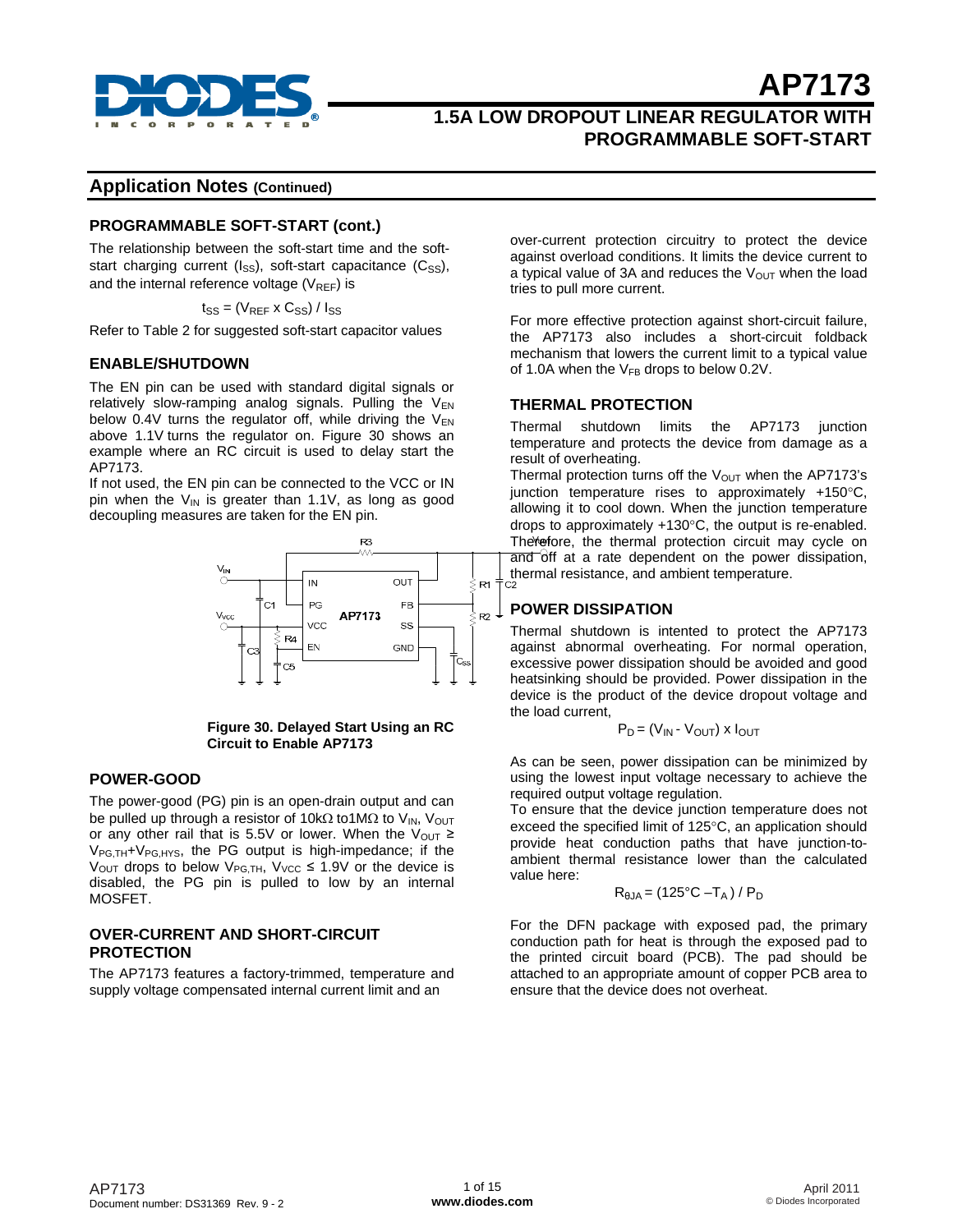

# **1.5A LOW DROPOUT LINEAR REGULATOR WITH PROGRAMMABLE SOFT-START**

## **Ordering Information**



|                | <b>Device</b> | <b>Package</b> | Packaging  | 7"/13" Tape and Reel |                           |
|----------------|---------------|----------------|------------|----------------------|---------------------------|
|                |               | Code           | (Note 12)  | Quantitv             | <b>Part Number Suffix</b> |
| P <sub>b</sub> | AP7173-FNG-7  | FN             | DFN3030-10 | 3000/Tape & Reel     |                           |
| P <sub>b</sub> | AP7173-SPG-13 | SP             | SO-8EP     | 2500/Tape & Reel     | -13                       |

Note: 12. Pad layout as shown on Diodes Inc. suggested pad layout document AP02001, which can be found on our website at [http://www.diodes.com/datasheets/ap02001.pdf.](http://www.diodes.com/datasheets/ap02001.pdf) 

# **Marking Information**

## **(1) DFN3030-10**

**( Top View )**  $\overline{\begin{array}{ccc} XX & \overline{X} \\ XX & \overline{Y} \end{array}}$  : Identification Code  $X : A \sim Z :$  Green Y : Year : 0~9 W : Week : A~Z : 1~26 week; a~z : 27~52 week; z represents 52 and 53 week Y W X

| <b>Part Number</b> | <b>Package</b> | <b>Identification Code</b> |
|--------------------|----------------|----------------------------|
| ΔD71.              | DFN3030-10     |                            |

## **(2) SO-8EP**

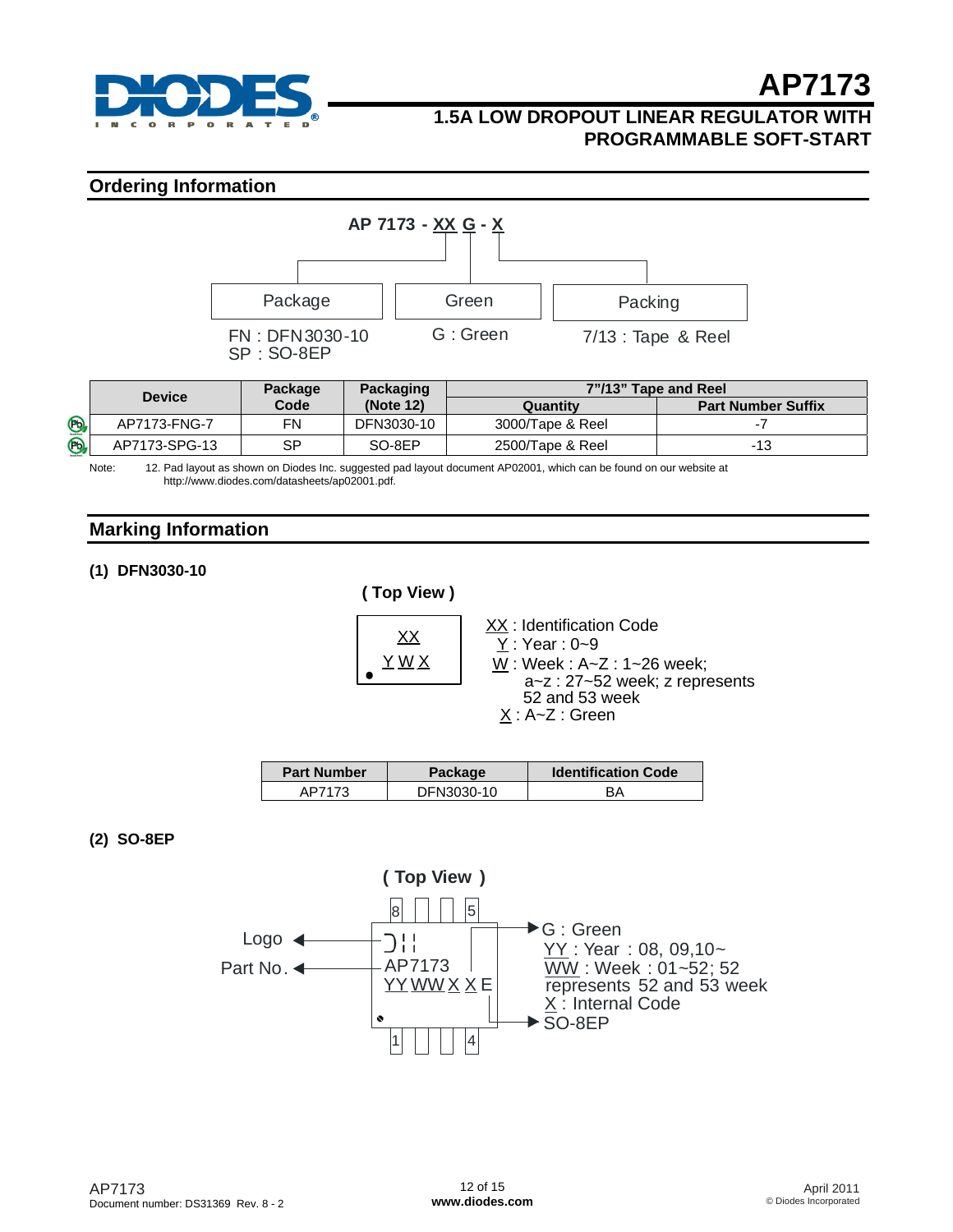

# **Package Outline Dimensions (All Dimensions in mm)**

## **(1) Package Type: DFN3030-10**



## **(2) Package Type: SO-8EP**

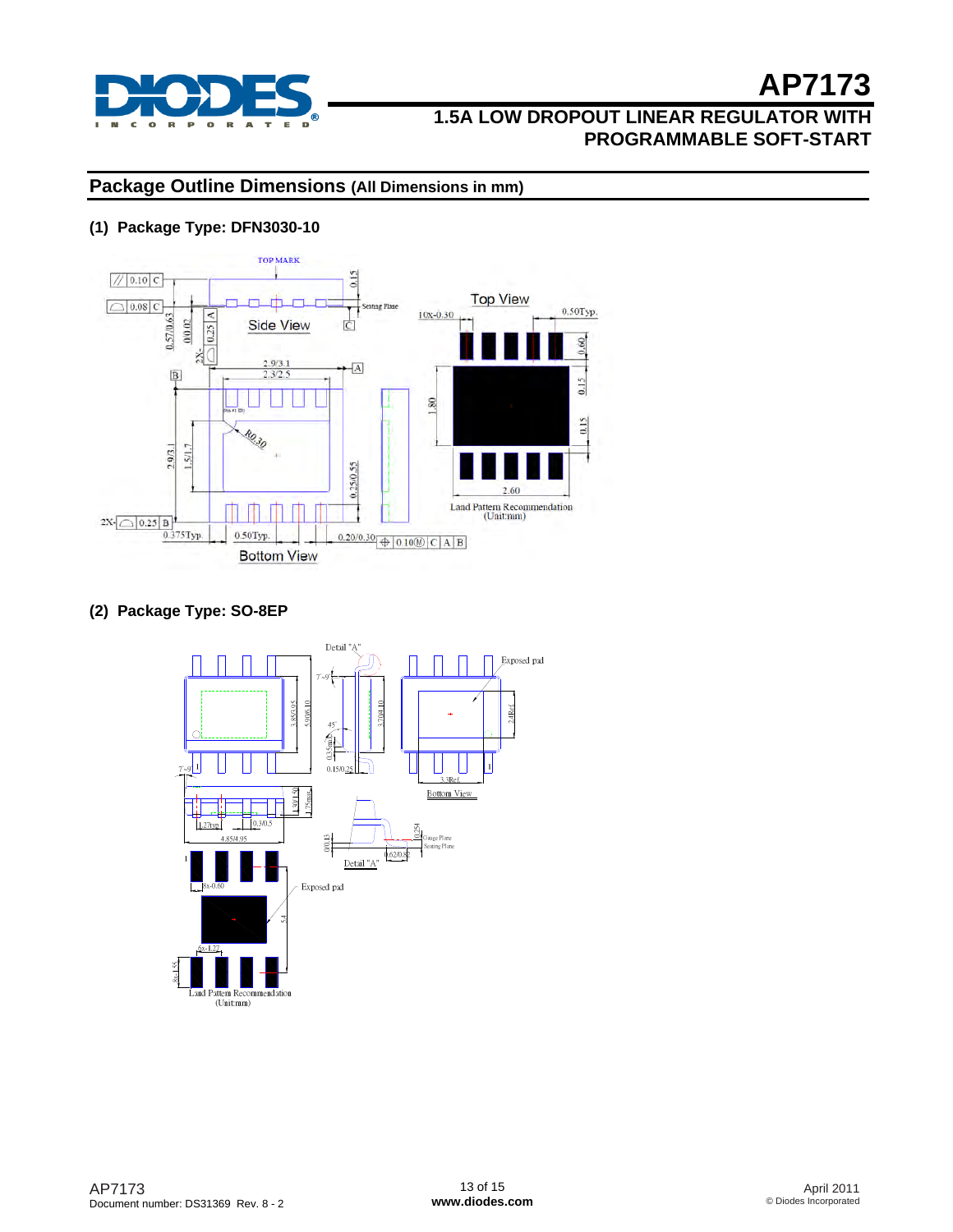

# **1.5A LOW DROPOUT LINEAR REGULATOR WITH PROGRAMMABLE SOFT-START**

# **Tape Orientation**

### **For DFN3030-10**



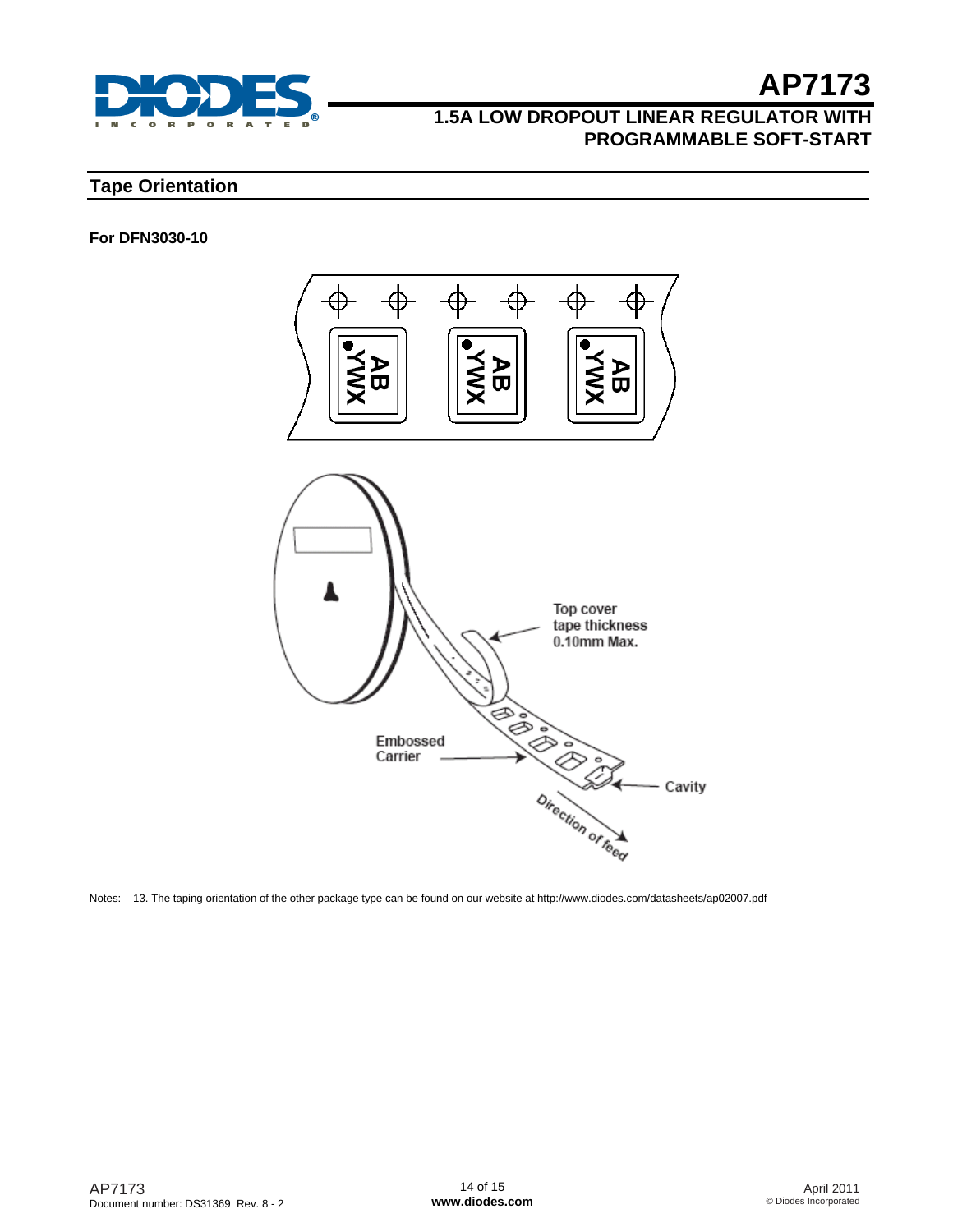

**AP7173**

#### **IMPORTANT NOTICE**

DIODES INCORPORATED MAKES NO WARRANTY OF ANY KIND, EXPRESS OR IMPLIED, WITH REGARDS TO THIS DOCUMENT, INCLUDING, BUT NOT LIMITED TO, THE IMPLIED WARRANTIES OF MERCHANTABILITY AND FITNESS FOR A PARTICULAR PURPOSE (AND THEIR EQUIVALENTS UNDER THE LAWS OF ANY JURISDICTION).

Diodes Incorporated and its subsidiaries reserve the right to make modifications, enhancements, improvements, corrections or other changes without further notice to this document and any product described herein. Diodes Incorporated does not assume any liability arising out of the application or use of this document or any product described herein; neither does Diodes Incorporated convey any license under its patent or trademark rights, nor the rights of others. Any Customer or user of this document or products described herein in such applications shall assume all risks of such use and will agree to hold Diodes Incorporated and all the companies whose products are represented on Diodes Incorporated website, harmless against all damages.

Diodes Incorporated does not warrant or accept any liability whatsoever in respect of any products purchased through unauthorized sales channel.

Should Customers purchase or use Diodes Incorporated products for any unintended or unauthorized application, Customers shall indemnify and hold Diodes Incorporated and its representatives harmless against all claims, damages, expenses, and attorney fees arising out of, directly or indirectly, any claim of personal injury or death associated with such unintended or unauthorized application.

Products described herein may be covered by one or more United States, international or foreign patents pending. Product names and markings noted herein may also be covered by one or more United States, international or foreign trademarks.

#### **LIFE SUPPORT**

Diodes Incorporated products are specifically not authorized for use as critical components in life support devices or systems without the express written approval of the Chief Executive Officer of Diodes Incorporated. As used herein:

- A. Life support devices or systems are devices or systems which:
	- 1. are intended to implant into the body, or
	- 2. support or sustain life and whose failure to perform when properly used in accordance with instructions for use provided in the labeling can be reasonably expected to result in significant injury to the user.
- B. A critical component is any component in a life support device or system whose failure to perform can be reasonably expected to cause the failure of the life support device or to affect its safety or effectiveness.

Customers represent that they have all necessary expertise in the safety and regulatory ramifications of their life support devices or systems, and acknowledge and agree that they are solely responsible for all legal, regulatory and safety-related requirements concerning their products and any use of Diodes Incorporated products in such safety-critical, life support devices or systems, notwithstanding any devices- or systems-related information or support that may be provided by Diodes Incorporated. Further, Customers must fully indemnify Diodes Incorporated and its representatives against any damages arising out of the use of Diodes Incorporated products in such safety-critical, life support devices or systems.

Copyright © 2011, Diodes Incorporated

**[www.diodes.com](http://www.diodes.com)**